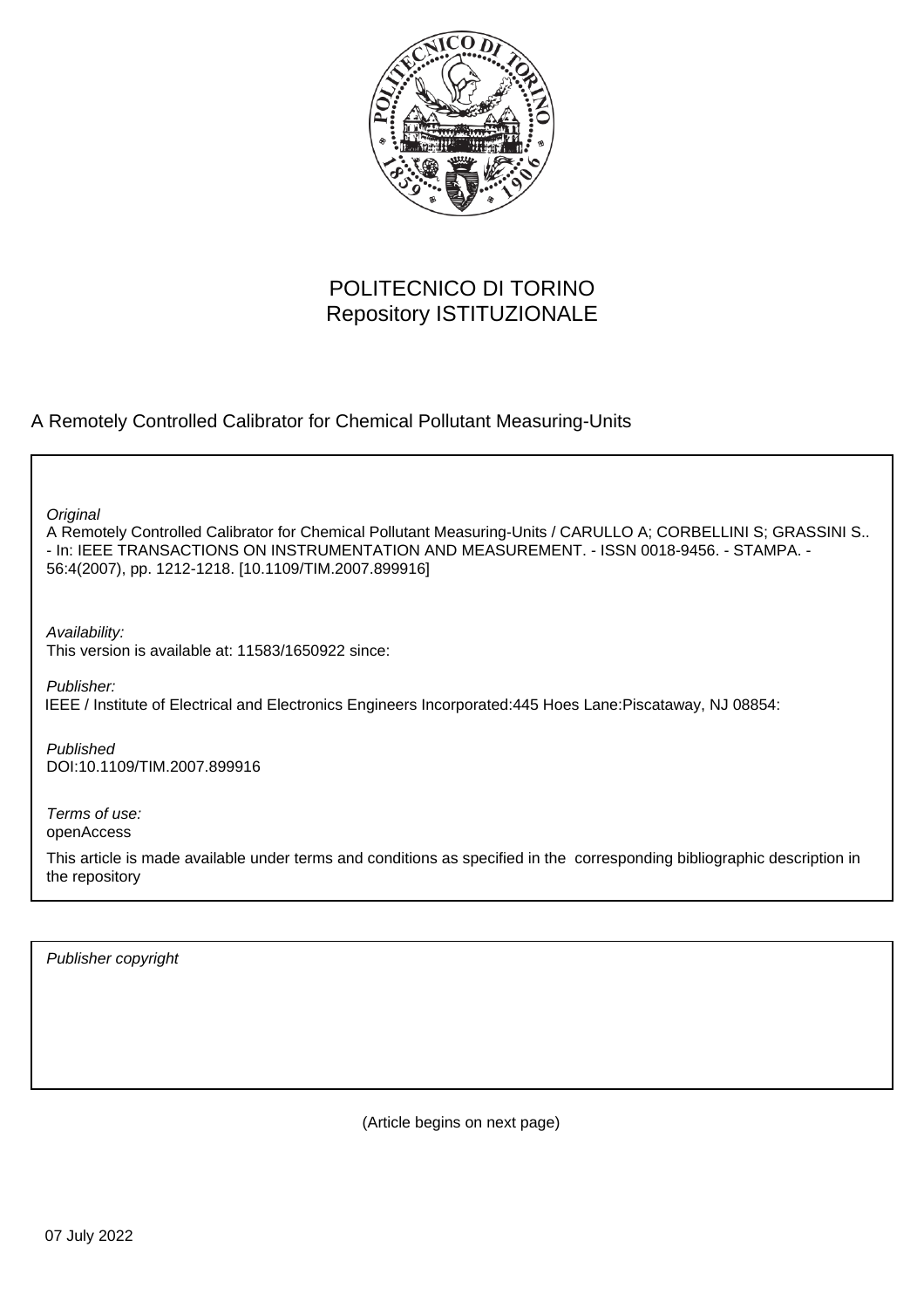# A Remotely Controlled Calibrator for Chemical Pollutant Measuring-Units

Alessio Carullo, Simone Corbellini, and Sabrina Grassini

*Abstract***—The increasing diffusion of pollutant measuring units, which are installed over wide areas, along with the short calibration interval of several sensors for pollutant quantities, requires new calibration infrastructures to be developed. This paper describes an attempt to develop an innovative calibration system which is based on traveling standards and which does not require units to be removed from the measuring site during the calibration process. The calibration system is based on a traveling standard, which is composed of one or more cylinders that contain gas mixtures, a cell with standard sensors, and a control unit with networking capabilities, which allows the traveling standard to be remotely exercised. A prototype of the proposed system is described and the preliminary results reported.**

*Index Terms***—Calibration, environmental factors, interconnected systems, large-scale systems, measurement standards.**

### I. INTRODUCTION

THE ATTENTION toward the risks that are related to expo-<br>sure to chemical pollution is rapidly increasing, because of the direct correlations that have been established among pollutants and human diseases. For this reason, a continuous monitoring of the different pollutants is often implemented, and obtained pollutant levels are compared with attention and alarm thresholds in order to highlight possible dangerous situations.

Monitoring of chemical pollutants is usually performed by means of systems that are based on a distributed architecture: Different measuring units are interconnected in a wired or wireless data network and remotely managed by means of a central control unit. In such a way, the data the different units provide can be collected and processed in real-time, thus allowing dedicated algorithms to be implemented that interpolate the pollutant levels among different units or provide a sort of "pollutant forecast" [1]–[3]. Furthermore, the distributed architecture allows large geographical areas to be monitored, especially when the Internet is employed as the network support.

A common problem of existing monitoring networks is poor spatial density, which is mainly due to the high investment that is required to activate the measuring units. Each unit is indeed a set of expensive chemical analyzers that are very similar to those employed in a chemical laboratory. Such analyzers employ different measuring techniques, such as chemiluminescence for  $NO<sub>x</sub>$ , nondispersive cross modulation infrared analysis for carbon monoxide (CO), and molecular fluorescence

A. Carullo and S. Corbellini are with the Dipartimento di Elettronica, Politecnico di Torino, 10129 Torino, Italy (e-mail: alessio.carullo@polito.it).

S. Grassini is with the Dipartimento di Ingegneria Chimica e Scienza dei Materiali, Politecnico di Torino, 24-10129 Torino, Italy.

Digital Object Identifier 10.1109/TIM.2007.899916

for  $SO<sub>X</sub>$ . Furthermore, high management costs have to be considered that are mainly due to the periodical calibration of each analyzer.

With the aim to solve such problems, many researchers have developed simpler devices for pollutant detection, which are now commercially available as electrochemical and solid-state sensors. The most interesting features of such devices are their low cost and small size, while the main drawback is a poor selectivity, since their output is affected by different kinds of gases. Cheap and compact measuring units can be therefore arranged, which usually employ sensors that sense different target gases, thus allowing the different outputs to be suitably processed in order to improve the gas selectivity [4], [5]. Another interesting application of such sensor-based measuring units is the monitoring of urban areas, which is performed by placing the units on vehicles running on the streets. In this case, some solutions are proposed for verifying the metrological characteristics of the involved devices [6], [7].

Like the chemical-analyzer-based units, also the sensorbased units require a frequent calibration that makes their management expensive. The distributed architecture further complicates the calibration procedure, since the acquisition and processing programs that are involved in the measuring path also have to be verified. In order to simplify the metrological management of such kinds of systems, the authors of [8] have suggested a procedure that requires the availability of remotely controlled traveling standards [9], which are sent to the different units and controlled by means of the central control unit. The calibration results the central unit acquires can be eventually employed to perform the metrological confirmation of the whole measuring system [10].

Unfortunately, traveling standards that are able to generate known gas concentration are not commercially available, thus preventing the remote calibration technique to be performed. For this reason, the authors have designed a traveling standard that can be employed for the remote calibration of sensor-based pollution measuring units [11].

## II. TRAVELING STANDARD

The proposed traveling standard, whose basic architecture is shown in Fig. 1, mainly consists of a control unit, a gas cylinder, and a calibration cell.

The calibration cell is a sealed chamber where known gas concentrations are generated. It is made up of a central body of cylindric shape and of two removable circular stoppers. One stopper, which will be referred to as "reference head," is a component of the traveling standard and is equipped with a

Manuscript received June 15, 2006; revised April 4, 2007.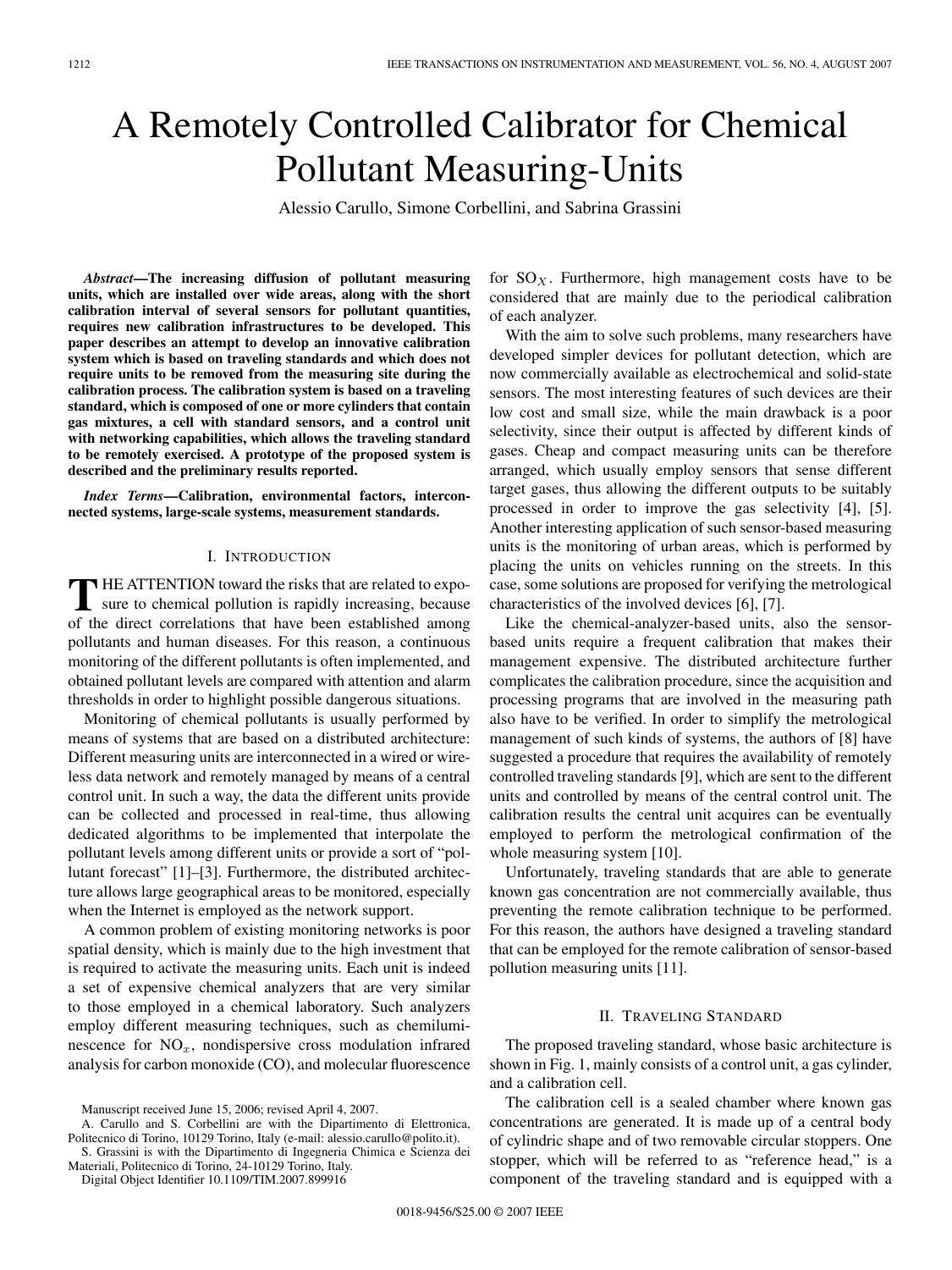

Fig. 1. Architecture of the traveling standard for the calibration of sensor-based pollution measuring-units. The differential pressure gauge is employed only during the calibration of the reference head.

set of standard sensors of gas concentration, temperature, and humidity. The measurements such devices provide represent the reference values for the sensors under calibration. The other stopper, known as the "test head," embeds the sensors under calibration, and therefore, it belongs to the pollutant measuring unit. A measuring unit can be therefore remotely calibrated if its measuring head can be adapted to the calibration cell. Furthermore, in order to apply the calibration procedure proposed in the next section, the measuring unit has to access to the network, as highlighted in Fig. 1.

The control unit has to offer networking capabilities to allow the traveling standard to be remotely programmed and processing capabilities to permit the estimation of the reference values of gas concentration, temperature, and humidity from the output signals of the standard sensors.

A cylinder that contains a gas mixture is connected to the calibration cell through an electromechanical valve, which is controlled by the control unit. This allows approximatively known volumes of gas mixture to be introduced into the cell so that different concentrations can be generated, whose values are measured by means of the gas standard sensor. The proposed scheme can be easily extended by employing different gas cylinders, thus allowing the verification of different sensors or the cross-sensitivity of a single sensor to be verified.

#### *A. Traveling-Standard Prototype*

The prototype the authors have developed has been specialized for the calibration of pollutant-measuring units that detect the concentration of CO and nitrogen dioxide  $(NO<sub>2</sub>)$ . The reference head embeds two thick-film metal–oxide–semiconductor devices (Figaro models TGS2106 e TGS2442), whose basic principle is the resistance change due to the concentration change of the target gas that is chemically adsorbed and desorbed on the sensor surface. The resistance changes of the two sensors are converted into voltage changes by means of two simple voltage dividers.

The signal outputs of the two sensors also depend on the temperature, which affects the chemical reaction on the sensor surface, and on the relative humidity, since the water vapor adsorbed on the sensor surface results in a resistance change. For this reason, the reference head also embeds a temperature



Fig. 2. Photograph of the single-board computer connected to the microcontroller-based board.

sensor (National Semiconductor model LM35) and a relative humidity sensor (Humirel model HM1500), thus allowing the effects of these quantities on the gas sensors to be compensated.

The reference head is equipped with two quick gas connectors that are employed to insert a gas mixture into the cell and to connect a pressure gauge. The gas mixture, which has a known concentration, is contained into a cylinder; the pressure gauge is employed only during the calibration of the standard sensors, as explained later.

The control unit is based on an EX9529 embedded single board computer (SBC) and on a dedicated measuring board. The former is a general-purpose computer which operates in a Linux environment. Thanks to both the 32-MB disk-on-chip and the embedded LAN 100/10M interface, such a computer is able to communicate with a central server and allows the standard to be remotely programmed. The second board is instead an application-specific measuring system, which performs both the measurements of gas concentration inside the calibration cell and the control of the gas flow. These functions are achieved by means of a microcontroller device (PIC18F2620 by Michrochip) and its embedded devices.

Fig. 2 shows the SBC connected to the microcontroller board  $(\mu C\text{-}board)$  by means of an RS-232C interface. The board includes a few voltage regulators that are necessary to provide the power for heating the gas sensors. The timers of the microcontroller are employed in order to provide specific heating pulses and perform the measurement sequence that is required by the CO sensor [12]. The output of all the sensors are first amplified and then acquired by the analog-to-digital converter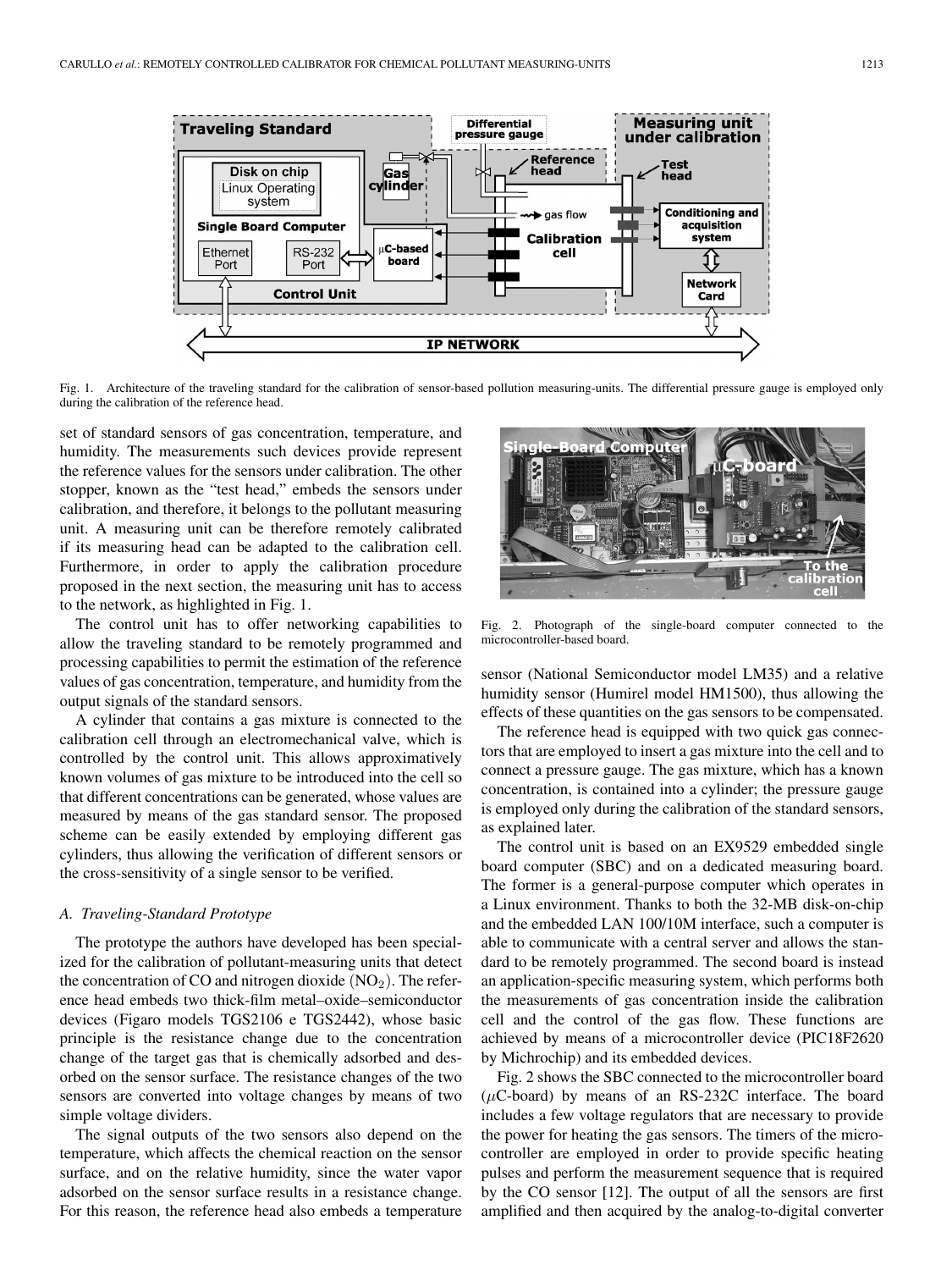

Fig. 3. Plexiglass calibration-cell of the traveling standard.

of the microcontroller, which employs 10 bits of resolution. Such a resolution corresponds to a maximum quantization uncertainty of about  $0.25 \text{ °C}$  for the temperature and  $0.1\%$  RH for the relative humidity. The quantization uncertainty for the concentration measurements depends on the sensitivity of the gas sensor and can be as low as 0.1% of the measuring range.

Fig. 3 shows the prototype of calibration cell, which is made of plexiglass. The sensor connections are obtained by means of a gas-tight connector.

#### III. CALIBRATION PROCEDURES

The proposed traveling standard is suitable for calibrating single pollutant measuring units, as well as large distributed systems.

When a single measuring unit has to be verified, the traveling standard is sent to the unit site and is remotely controlled in order to apply known gas concentrations to the unit sensors. The measurements the unit provides are then acquired and compared with the reference values in order to perform the metrological confirmation of the measuring unit. One should note that expert technicians are not required at the unit site, thus drastically reducing calibration costs.

If a distributed system has to be verified, the calibration procedure depends on the measuring task the system performs. If the system is a set of independent measuring units, i.e., when the central control unit only configures the different units and acquires the measured data, the same procedure employed for a single unit can be implemented for each unit at a time. If the central control unit instead performs some forms of processing that involve measurements that different units provide, a distributed calibration procedure can be implemented. Such a procedure requires the availability of different traveling standards  $(TS_1, \ldots, TS_N)$  that are sent to the different units and remotely controlled by the central unit, as shown in Fig. 4.

The traceability of the measurements the traveling standard provides is assured by calibrating the standard sensors without removing them from the reference head. The traceability chain is summarized in Fig. 5.

Initially, the reference head is inserted into a climatic chamber, and temperature and humidity sensors are calibrated against traceable devices. Then, the calibration cell is sealed by means of a stopper and a gas mixture with a known concentration is introduced into the cell. Since the gas mixture is



Fig. 4. Distributed calibration procedure performed by employing  $N$  traveling standards.

introduced into a cell that has a constant volume, it is possible to express the generated gas-concentration  $c_{\rm g}$  inside the cell as

$$
c_{\rm g} = c_{\rm v} \cdot \frac{T_{\rm g}}{P_{\rm g}} \cdot \left(\frac{P_{\rm g}}{T_{\rm g}} - \frac{P_0}{T_0}\right) \tag{1}
$$

where  $P_0$  and  $T_0$  are pressure and temperature inside the cell at the initial conditions,  $P_{\rm g}$  and  $T_{\rm g}$  are pressure and temperature inside the cell after the insertion of a certain amount of gas mixture, and  $c_v$  is the volume gas-concentration inside the cylinder. The previous equation is valid for gases that normally have a negligible concentration in the air, e.g., CO and NO<sub>2</sub>.

If the temperature is subjected to negligible changes during the sensor calibration, i.e., if  $T_g \approx T_0$ , (1) becomes

$$
c_{\rm g} = c_{\rm v} \cdot \left(1 - \frac{P_0}{P_{\rm g}}\right) \tag{2}
$$

that can be rewritten as

$$
c_{\rm g} = c_{\rm v} \cdot \left(1 - \frac{1}{1 + \frac{\Delta P}{P_0}}\right) \tag{3}
$$

where  $\Delta P$  is the pressure increase inside the cell that is due to the inserted gas mixture, which is measured by means of a differential pressure gauge (see Fig. 1).

If the initial pressure  $P_0$  is known with negligible uncertainty, the standard uncertainty  $u(c_g)$  of the gas concentration generated inside the calibration cell can be expressed as [13]

$$
u^{2}(c_{g}) = \left(1 - \frac{1}{1 + \frac{\Delta P}{P_{0}}}\right)^{2} \cdot u^{2}(c_{v}) + \frac{(c_{v} \cdot P_{0})^{2}}{(P_{0} + \Delta P)^{4}} \cdot u^{2}(\Delta P)
$$
\n(4)

where the gas concentration inside the cylinder and the pressure measurements have been considered uncorrelated quantities, i.e.,  $\rho(c_v, \Delta P)=0$ .

For the calibration of the gas sensors of the developed prototype, the authors have employed two different gas cylinders with traceable concentration of CO ( $c_v = 396$  ppm,  $u(c_v) =$ 4 ppm) and  $NO<sub>2</sub>(c<sub>v</sub> = 54 ppm, u(c<sub>v</sub>) = 0.7 ppm)$  and a differential pressure gauge with a range of 130 mbar and a standard uncertainty of 0.3 mbar at the full range. As an example, Fig. 6 shows the achievable concentration of  $NO<sub>2</sub>$  inside the calibration cell and the corresponding relative standard uncertainty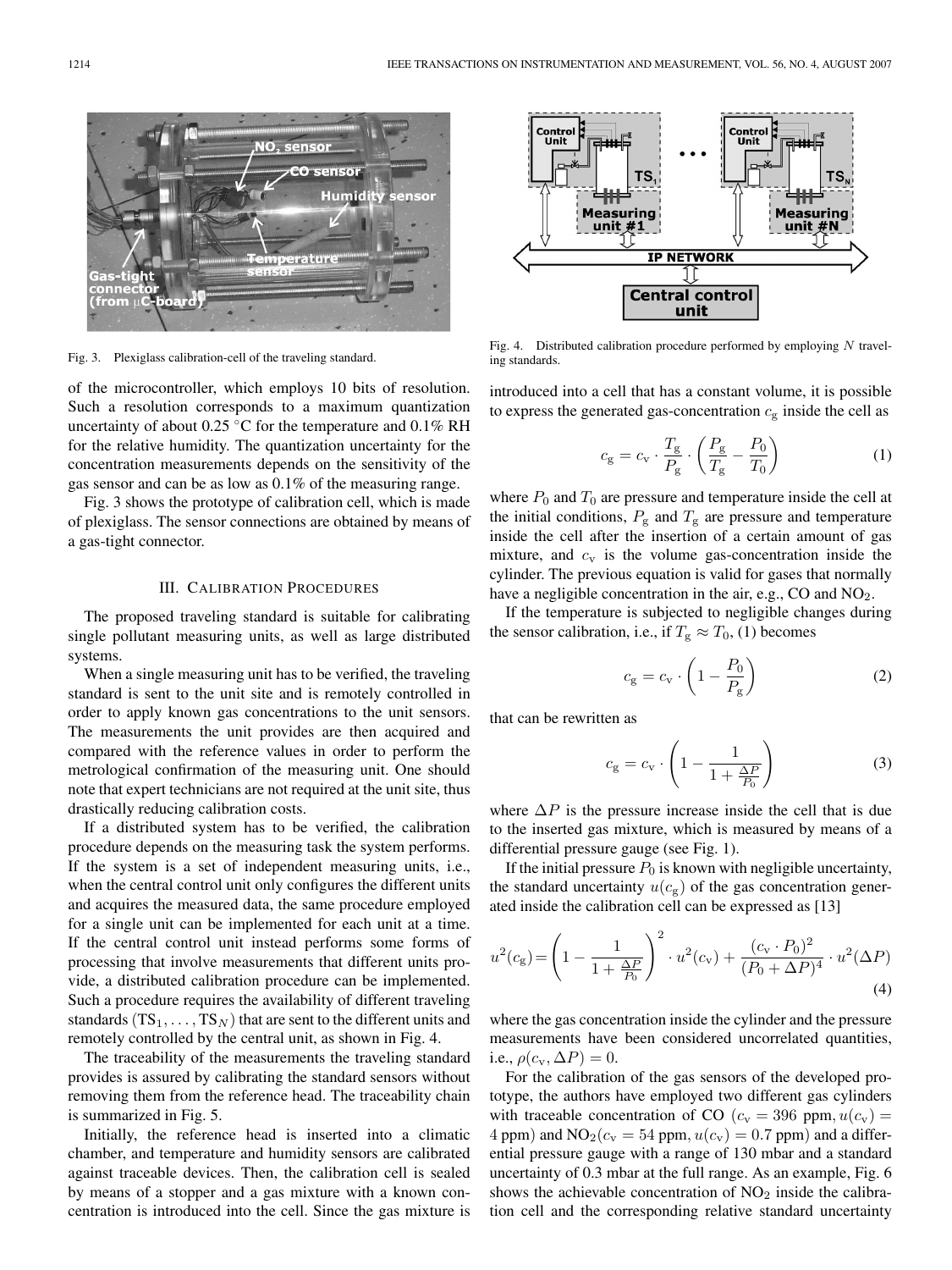

Fig. 5. Traceability chain of the traveling standard.



Fig. 6. Achievable concentration of  $NO<sub>2</sub>$  and corresponding relative standard uncertainty.

that has been estimated by considering the initial pressure  $P_0$ equal to the atmospheric pressure.

The output signals the standard sensors provide for different gas concentrations and different temperature and humidity values are measured by means of the control unit. In such a way, the calibration of the whole measuring chain is performed, since also the measuring hardware and the processing software are involved in the calibration process. The acquired signals are then employed in order to estimate the calibration function  $l^{-1}$ of each gas sensor, i.e., the relationship that allows one to obtain a gas-concentration estimation  $\hat{c}_q$  from the output voltages of temperature, humidity, and gas sensors, as highlighted in Fig. 5.

Alternatively, if a discrete number of *a priori* known gas concentrations has to be generated, the traveling standard can be characterized by means of a calibration table. Such a table can be built by generating such gas concentrations and storing the corresponding voltage outputs. During the use of the traveling standard, in order to reproduce the same gas concen-

trations, a gas mixture is introduced into the calibration cell until the stored voltage outputs are obtained. In such a way, lower uncertainties can be obtained, since the performance of the traveling standard is not affected by the deviation of the estimated calibration function with respect to the real behavior of the sensors. When a calibration table is employed, the main uncertainty contributions are the ones related to the short-term stability of measuring hardware and standard sensors.

#### IV. EXPERIMENTAL RESULTS

The reported experimental results refer to the  $NO<sub>2</sub>$  and  $CO$ sensors of the reference head. Such sensors have to be characterized from a metrological point of view, since the manufacturer specifications are not suitable as calibration functions: The sensor resistances in clean air, as well as their sensitivities with respect to the gas concentration, are stated as large intervals, thus indicating a poor reproducibility among different sensors.

Initially, the sensor sensitivities in air with respect to the influence quantities have been estimated by placing the calibration cell inside a climatic chamber and acquiring the sensor outputs at different levels of temperature and relative humidity. Different tests have been performed in the temperature range of 10 °C–30 °C at a fixed humidity (40% RH) and in the humidity range of 20% to 60% RH at a fixed temperature (23 ◦C). The obtained results for the  $NO<sub>2</sub>$  sensor are shown in Figs. 7 and 8. The estimated sensitivities are of about  $-0.1 \text{ k}\Omega$ <sup>(°C)<sup>-1</sup> with</sup> respect to the temperature and of about  $-0.12 \text{ k}\Omega(\% \text{RH})^{-1}$ with respect to the relative humidity.

Then, the sensor sensitivities with respect to the gas concentration have been estimated by implementing the calibration technique described in the Section III. Fig. 9 shows the obtained results for the  $NO<sub>2</sub>$  sensor during a test session in the concentration range of 0–5.5 ppm: The obtained sensitivity with respect to the concentration of NO<sub>2</sub> is of about 4.3 k $\Omega$ (ppm)<sup>-1</sup>, while the time constant of the sensor is of about 20 s.

The obtained results allow a preliminary estimation of the expected uncertainty to be obtained. If the sensor resistance is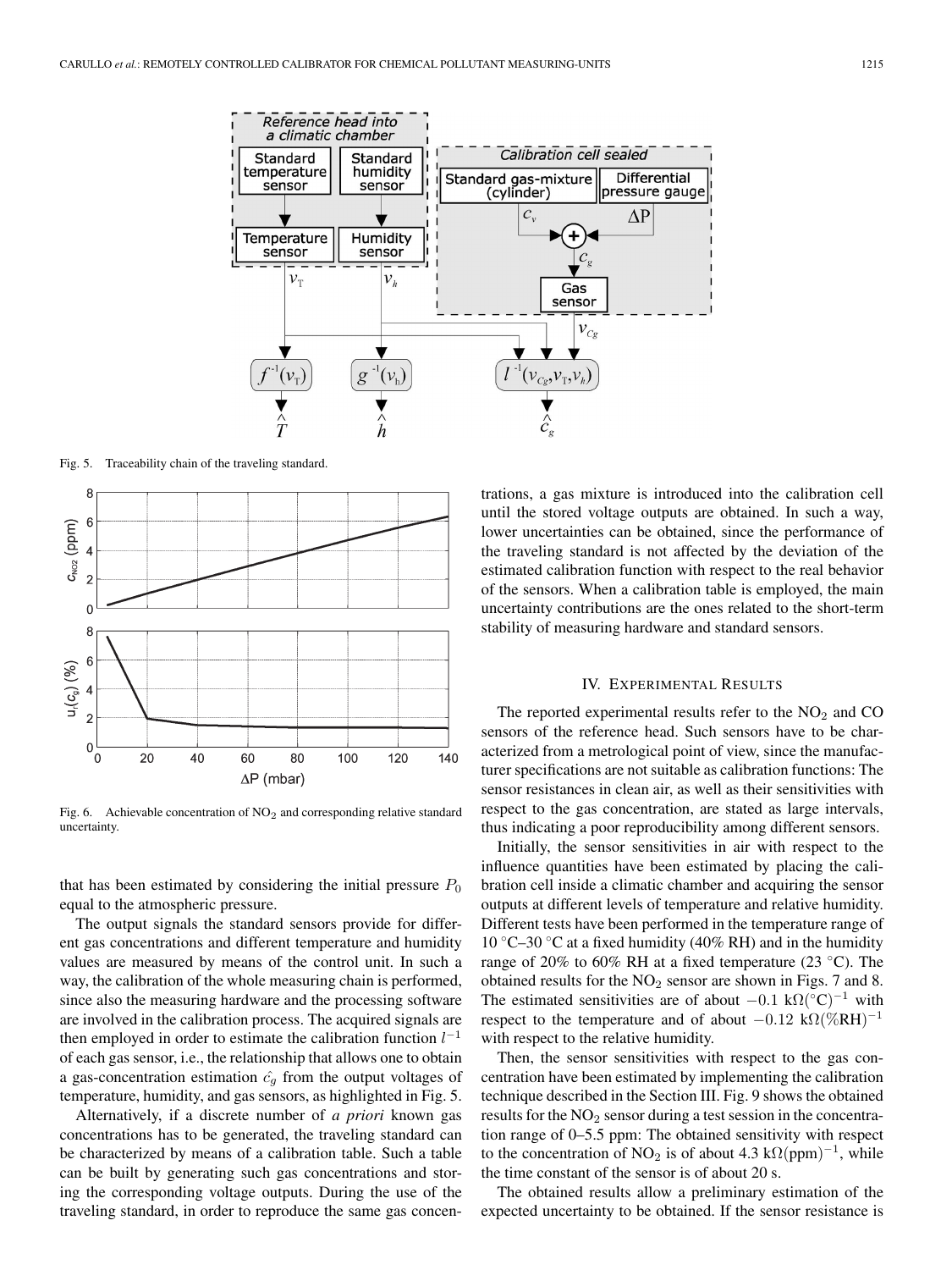

Fig. 7. Results obtained during a test for the estimation of the NO<sub>2</sub> sensor output with respect to the temperature.



Fig. 8. Results obtained during a test for the estimation of the NO<sub>2</sub> sensor output with respect to the relative humidity.



Fig. 9. Example of results obtained during a calibration session of the NO<sub>2</sub> sensor.

measured with a standard uncertainty of 0.1 kΩ and the uncertainty of the influence quantities is of  $1 \,^{\circ}\text{C}$  for the temperature and  $2\%$  RH for the relative humidity, the  $NO<sub>2</sub>$  concentration can be estimated with a standard uncertainty of less than 0.1 ppm. Other uncertainty contributions that have to be taken into account are the calibration uncertainty and the sensor drift. The former does not affect the total uncertainty in a significant way, since its value reaches 0.1 ppm only for concentration of NO<sup>2</sup> higher than 6 ppm (see Fig. 6). The latter is now under investigation, since it requires more tests for its estimation.

The same tests have been performed for the CO sensor. As an example, Fig. 10 shows the results that refer to the behavior in air of the sensor output with respect to the temperature at a fixed relative humidity (60% RH). The estimated sensitivities with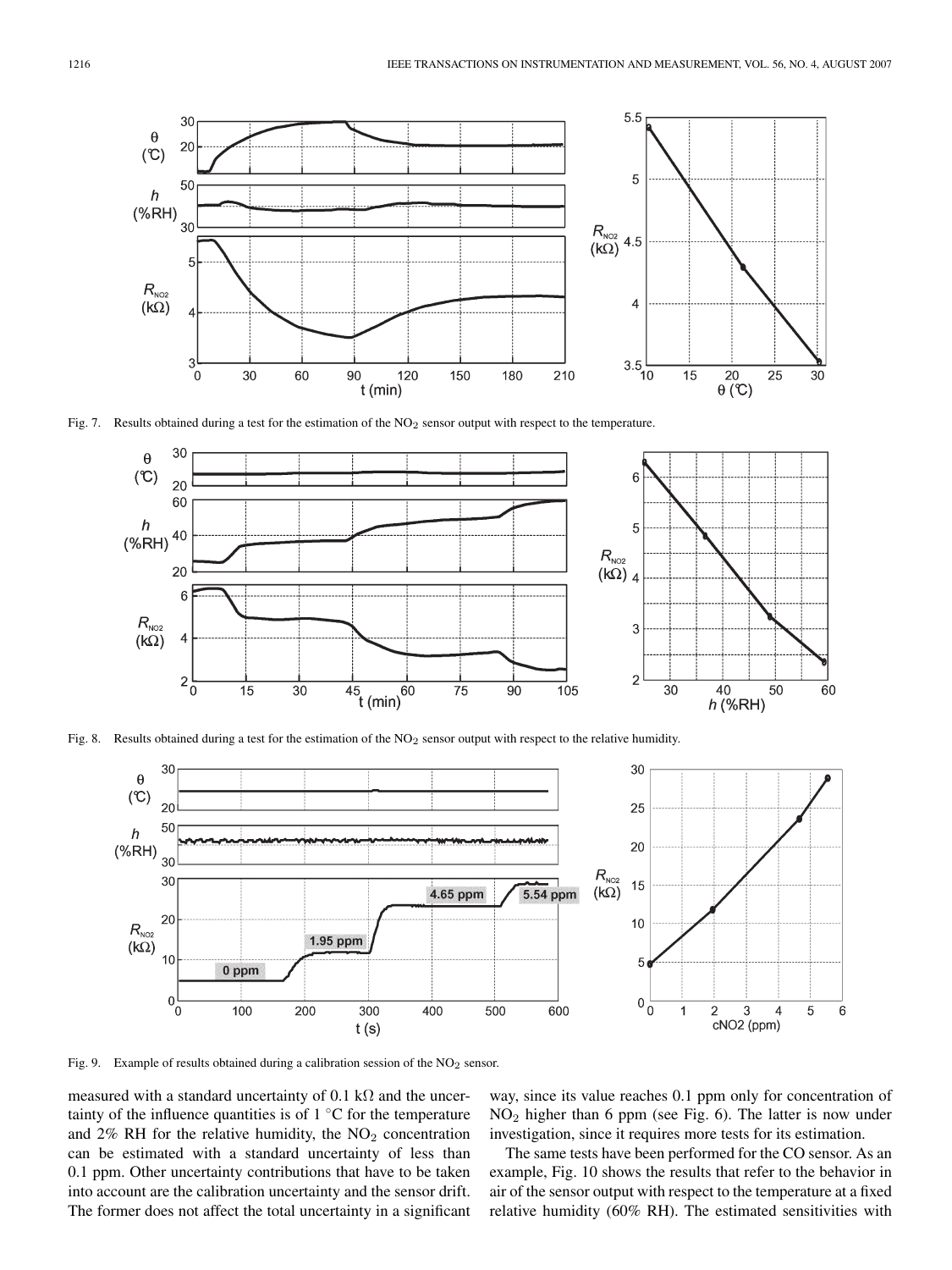

Fig. 10. Results obtained during a test for the estimation of the CO sensor output with respect to the temperature.



Fig. 11. Example of results obtained during a calibration session of the CO sensor.

respect to the influence quantities are  $-0.9 \text{ k}\Omega$ (°C)<sup>-1</sup> for the temperature and  $-0.05 \text{ k}\Omega(\% \text{RH})^{-1}$  for the relative humidity. Fig. 11 shows the resistance output of the CO sensor during a calibration session that has been performed in the concentration range of 0–40 ppm at a temperature of about 23 ◦C.

#### V. CONCLUSION

The traveling standard proposed in this paper has been conceived to perform an *in situ* calibration of sensor-based measuring units that monitor chemical pollutants in the atmosphere. The main peculiarity of the developed device is its remote programmability, which allows the whole calibration procedure to be exercised without intervention of technicians at the unit site, with the exception of the set-up of the calibration cell, which is the environment where the sensors under calibration are subjected to known gas concentrations. Single measuring units, as well as distributed measuring systems, can be calibrated by employing different traveling standards, which are managed by a central control unit.

A prototype of a traveling standard that is able to generate known concentrations of  $CO$  and  $NO<sub>2</sub>$  has been developed according to the proposed architecture. A procedure has also been proposed for calibrating the reference gas sensors of the traveling standard, and preliminary tests have been performed, whose results have shown the effectiveness of the proposed calibration procedure. Further tests are required in order to estimate the long-term drift of the gas sensors so that a complete estimation of the expected uncertainty can be stated. Another aspect that has to be considered is the cross sensitivity of the employed sensors that will be investigated by performing specific experimental tests.

#### **REFERENCES**

- [1] W. Tsujita, S. Kaneko, T. Ueda, H. Ishida, and T. Moriizumi, "Sensorbased air-pollution measurement system for environmental monitoring network," in *Proc. 12th Int. Conf. Solid-State Sens., Actuators Microsyst.*, Boston, MA, Jun. 2003, pp. 544–547.
- [2] S. Marra, F. C. Morabito, and M. Versaci, "Neural networks and Cao's method : A novel approach for air pollutants time series forecasting," in *Proc. Int. Joint Conf. Neural Netw.*, Jul. 2003, vol. 4, pp. 2448–2453.
- [3] A. Amato *et al.*, "Analysis and metrological characterization of the state of atmospheric pollution by means of mathematical models and agents," in *Proc. Int. Symp. Comput. Intell. Meas. Syst. Appl.*, Lugano, Switzerland, Jul. 2003, pp. 140–145.
- [4] P. Strobel, A. Lfakir, M. Siadat, and M. Lumbreras, "A portative gas recognition system based on metal oxide gas sensor array," in *Proc. IEEE Sensors*, Oct. 2004, vol. 1, pp. 123–126.
- [5] M. Kutila and J. Viitanen, "Sensor array for multiple emission gas measurements," in *Proc. IEEE Int. Symp. Circuits Syst.*, May 2005, vol. 2, pp. 1758–1761.
- [6] W. Tsujita, H. Ishida, and T. Moriizumi, "Dynamic gas sensor network for air pollution monitoring and its auto-calibration," in *Proc. IEEE Sensors*, Oct. 2004, pp. 56–59.
- [7] A. Boscolo and C. Mangiavacchi, "Pollution dynamic monitoring system for city air quality control," in *Proc. IEEE Instrum. Meas. Technol. Conf.*, St. Paul, MN, May 1998, vol. 1, pp. 202–205.
- [8] A. Carullo, "Metrological management of large-scale measuring systems," *IEEE Trans. Instrum. Meas.*, vol. 55, no. 2, pp. 471–476, Apr. 2006.
- [9] A. Carullo, M. Parvis, and A. Vallan, "A traveling standard for the calibration of data acquisition boards," *IEEE Trans. Instrum. Meas.*, vol. 53, no. 2, pp. 557–560, Apr. 2004.
- [10] *Measurement Management Systems—Requirements for Measurement Processes and Measuring Equipment*, 2003. ISO 10012:2003.
- [11] A. Carullo, S. Corbellini, and S. Grassini, "*In-situ* calibration of pollutant measuring-units by means of remotely-controlled traveling standards," in *Proc. IEEE Instrum. Meas. Technol. Conf.*, Sorrento, Italy, Apr. 2006, pp. 959–964.
- [12] *General Information for TGS Sensors*, Glenview, IL: Figaro. [Online]. Available: http://www.figarosensor.com/gaslist.html
- [13] *Guide to the Expression of Uncertainty in Measurement*, 1999. ENV 13005.



**Alessio Carullo** was born in Italy in 1966. He received the M.S. degree in electronic engineering from Politecnico di Torino, Torino, Italy, in 1992, and the Ph.D. degree in electronic instrumentation from the Università di Brescia, Brescia, Italy, in 1997.

Currently, he is an Assistant Professor with the Dipartimento di Elettronica, Politecnico di Torino, where he is responsible for the SIT Calibration Center. 139. He is involved with the development of intelligent instrumentation and the validation of

automatic calibration systems.